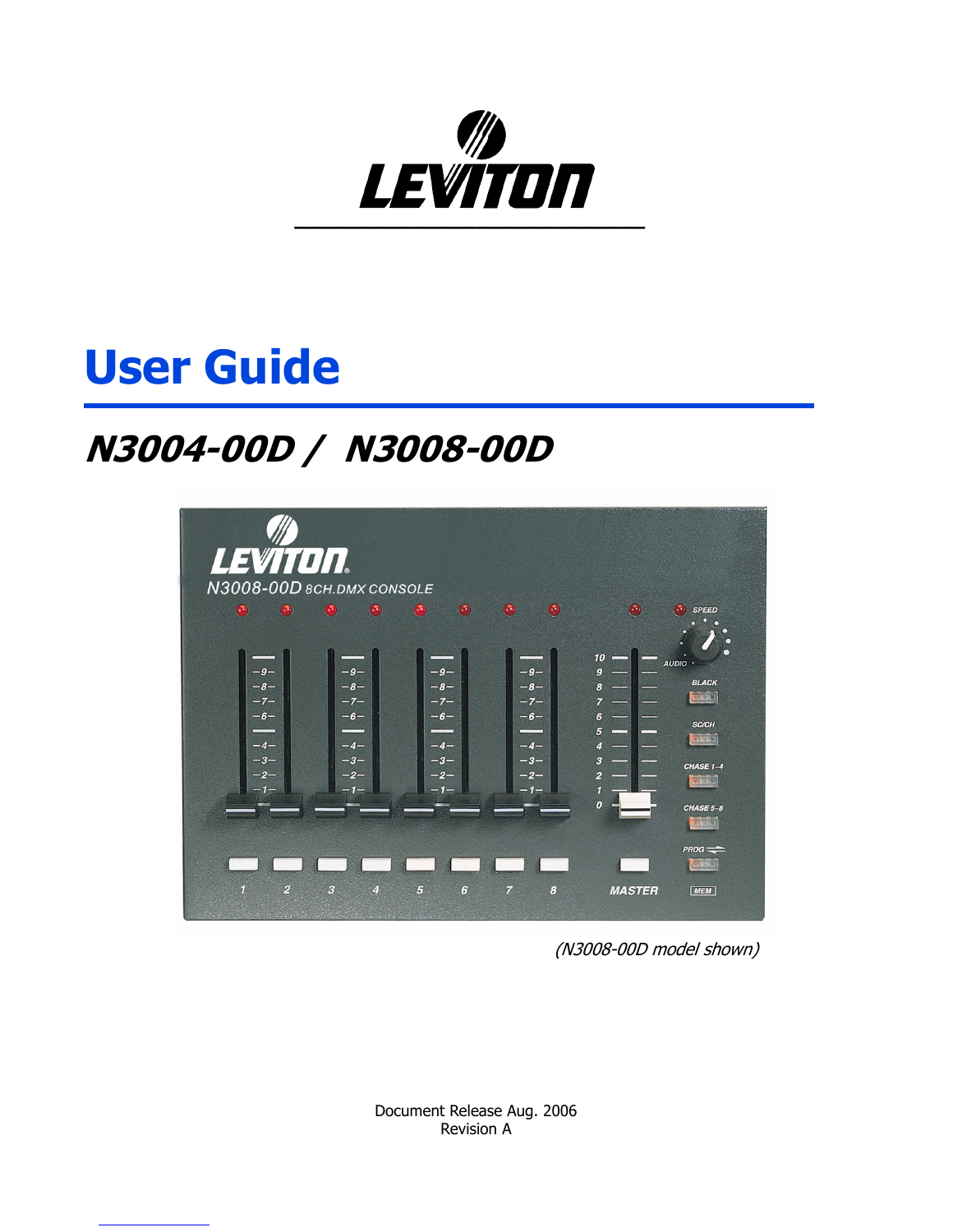## **Warranty**

Leviton Manufacturing Co Inc. warrants this control console to be free of material and workmanship defects for a period of two years after system acceptance or 26 months after shipment, whichever comes first. This Warranty is limited to repair of replacement of defective equipment returned Freight Pre-Paid to Leviton Lighting Management Systems Division at PO Box 2210, Tualatin, Oregon 97062, USA. User shall call 1-800-959-6004 and request a return authorization number to mark on the outside of the returning carton, to assure that the returned material will be properly received at Leviton. All equipment shipped back to Leviton must be carefully and properly packed to avoid shipping damage. Replacements or repaired equipment will be returned to sender freight prepaid, F.O.B. factory. Leviton is not responsible for removing or replacing equipment on the job site, and will not honor charges for such work. Leviton will not be responsible for any loss of use time or subsequent damages should any of the equipment fail during the warranty period, but agrees only to repair or replace defective equipment returned to its plant in Tualatin, Oregon. This Warranty is void on any product that has been improperly installed, overloaded, short circuited, abused, or altered in any manner. Neither the seller nor Leviton shall be liable for any injury, loss or damage, direct or consequential arising out of the use of or inability to use the equipment. This Warranty does not cover lamps, ballasts, and other equipment which is supplied or warranted directly to the user by their manufacturer. Leviton makes no warranty as to the Fitness for Purpose or other implied Warranties.

## **Notice**

Although the information contained within this user guide is believed to be accurate at the time of printing, it is not guaranteed to be without fault and is subject to change without notice. Future software releases may change the features or operation of this product. For current information contact:

Leviton Lighting Management Systems Division 20497 SW Teton, Tualatin, OR 97062

Mailing Address: PO Box 2210 Tualatin, OR 97062

Customer Service: (800)736-6682 Technical Support: (800)959-6004 Fax: (503)404-5601 Internet: www.lms.leviton.com

Copyright © 2006 Leviton Manufacturing Company Incorporated. All Rights Reserved.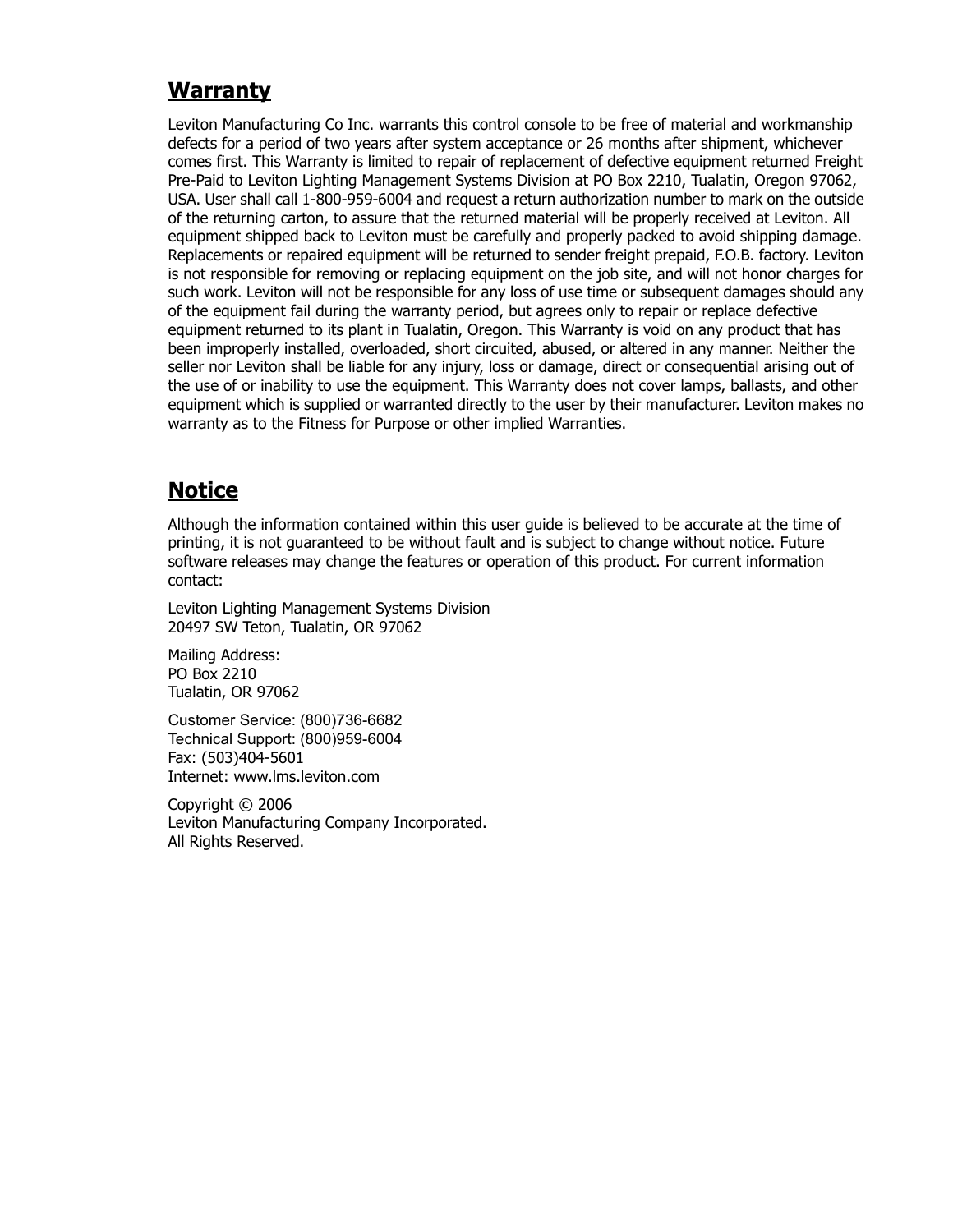$\frac{1}{\sqrt{2}}\int_{0}^{\pi}\frac{1}{\sqrt{2}}\left( \frac{1}{\sqrt{2}}\right) ^{2}d\mu d\nu$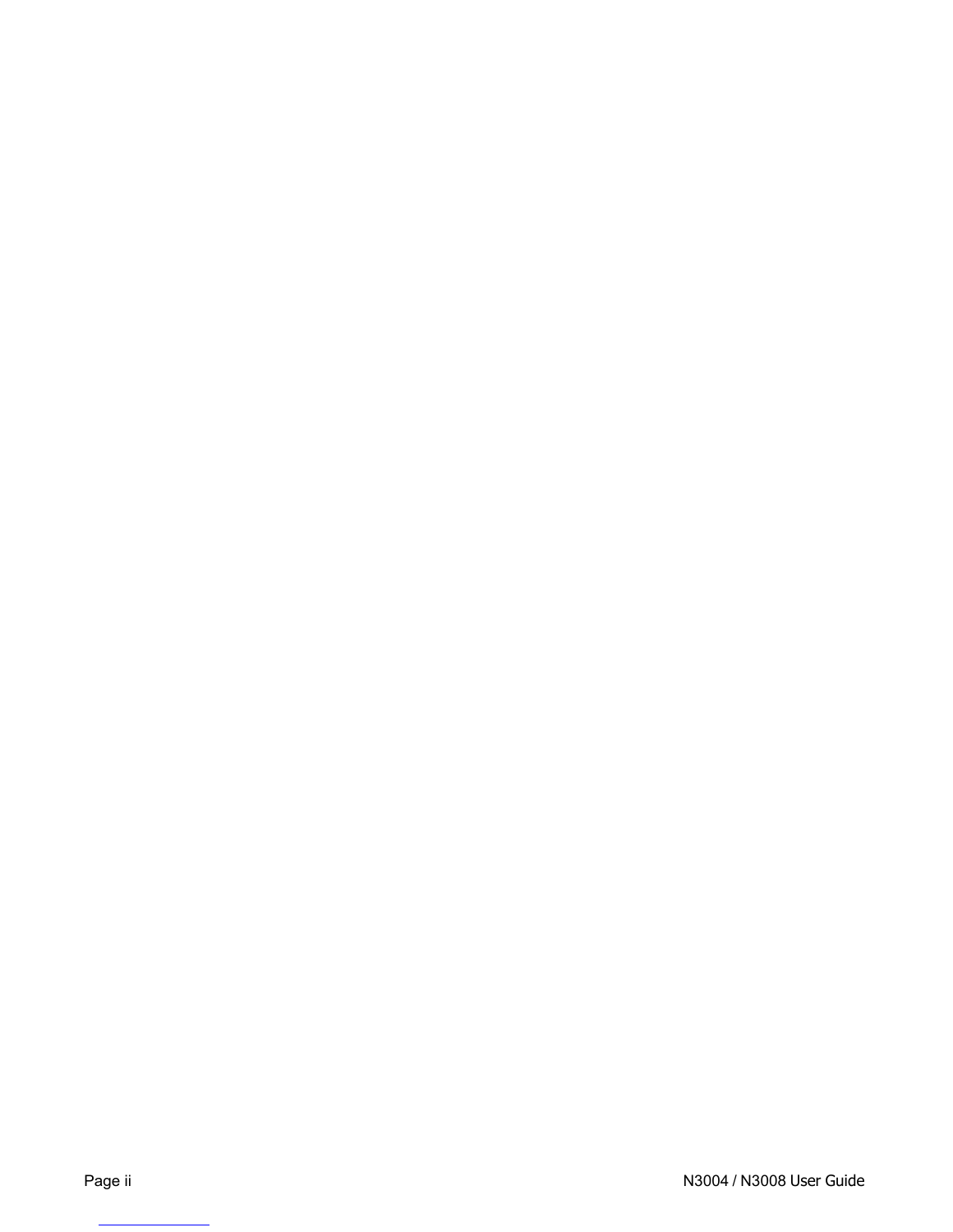# **Chapter 1 Introduction**

This chapter is intended to orient you to the Console and User Guide.

The following sections are covered:

- **•** About the Console
	- **•** Features
	- **•** Specifications
	- **•** Warnings
	- **•** Console Controls
	- **•** Rear Panel
	- **•** Audio Sensitivity Control
- **•** Using this Guide
	- **•** Text Conventions
	- **•** Terminology Definitions
- **•** Contacting Technical Support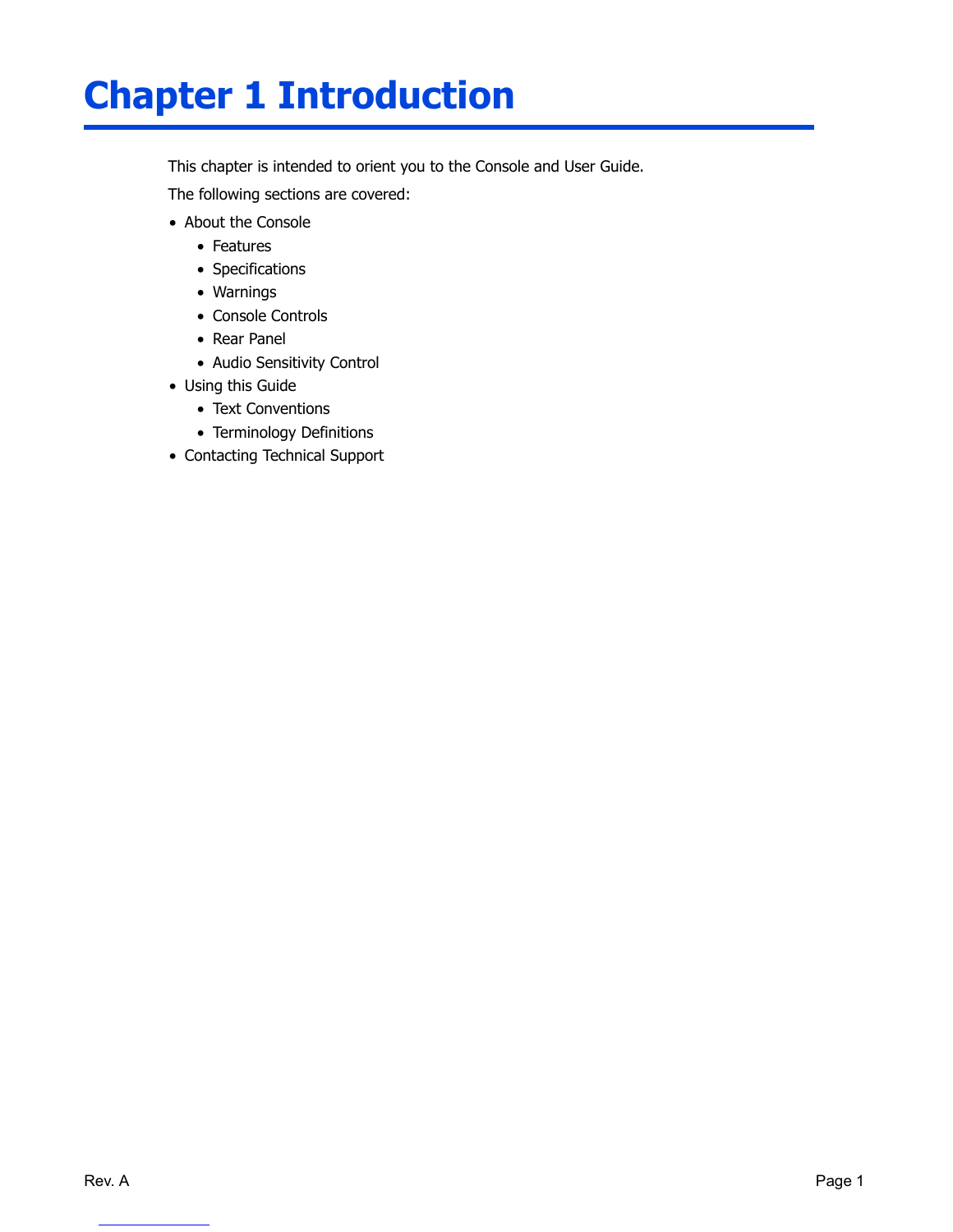## **About the Console**

The N3000 series of lighting control consoles are designed to be both simple and intuitive to operate, just plug it in and go!

## **Features**

Features available depend on the model you purchased:

| <b>Model</b>         | <b>N3004</b> | <b>N3008</b> |
|----------------------|--------------|--------------|
| Channel Faders:      | 04           | 08           |
| Scenes:              | 04           | 08           |
| <b>Bump Buttons:</b> | 04           | 08           |
| Chases:              | 02           | 02           |

### **Chaser Functions**

Chaser functions on all models include the ability to chase either factory programmed individual channel patterns or user programmed scenes. See *Chase* section for more information.

## **Specifications**

- **•** Power supply: DC 12V/ 1A
- **•** Control signal: DMX512 / 1990
- **•** Control channels: 4 or 8, depending on model
- **•** Connectors: XLR 3-pin(x1), XLR 5-pin(x1)
- **•** Audio input: Max. input -10 db 100mV
- **•** Weight: N3004 1.1Kg (2.4Lbs), N3008 1.2Kg (2.4Lbs)
- **•** N3004 Dimensions: 200L x 170W x 51H mm (7.87L x 6.69W x 2.00H inches)
- **•** N3008 Dimensions: 237L x 170W x 51H mm (9.33L x 6.69W x 2.00H inches)

## **Warnings !**

**!** Do not expose unit to rain or moisture, or damage may occur.

**!** There are no user serviceable parts inside. Do not attempt any repairs yourself, as doing so will void the warranty. Please contact Leviton Technical Support if the unit is not functioning properly.

**!** If the unit has been stored in a cold environment (below 40ºF), do not turn the power on until it warms up or else damage may occur. Avoid situations that could cause condensation to occur inside the unit.

**!** Make sure that the mains power outlet matches the required voltage for your unit.

**!** Do not remove the ground prong from the power cord. The ground prong is used to reduce the risk of electrical shock and fire in case of an internal short. Do not operate this unit if the power cord is frayed or broken.

**!** Do not operate this unit if it becomes damaged in any way.

**!** Never operate this unit with its cover removed.

## **NOTE**

In order to eliminate possible erratic behavior while controlling DMX devices, always use a DMX terminator, especially when long runs of control cable are used. A terminator is a 90-120 ohm 1/4 watt resistor that is connected between pins 2 (DATA -) and 3 (DATA+) of a male XLR connector.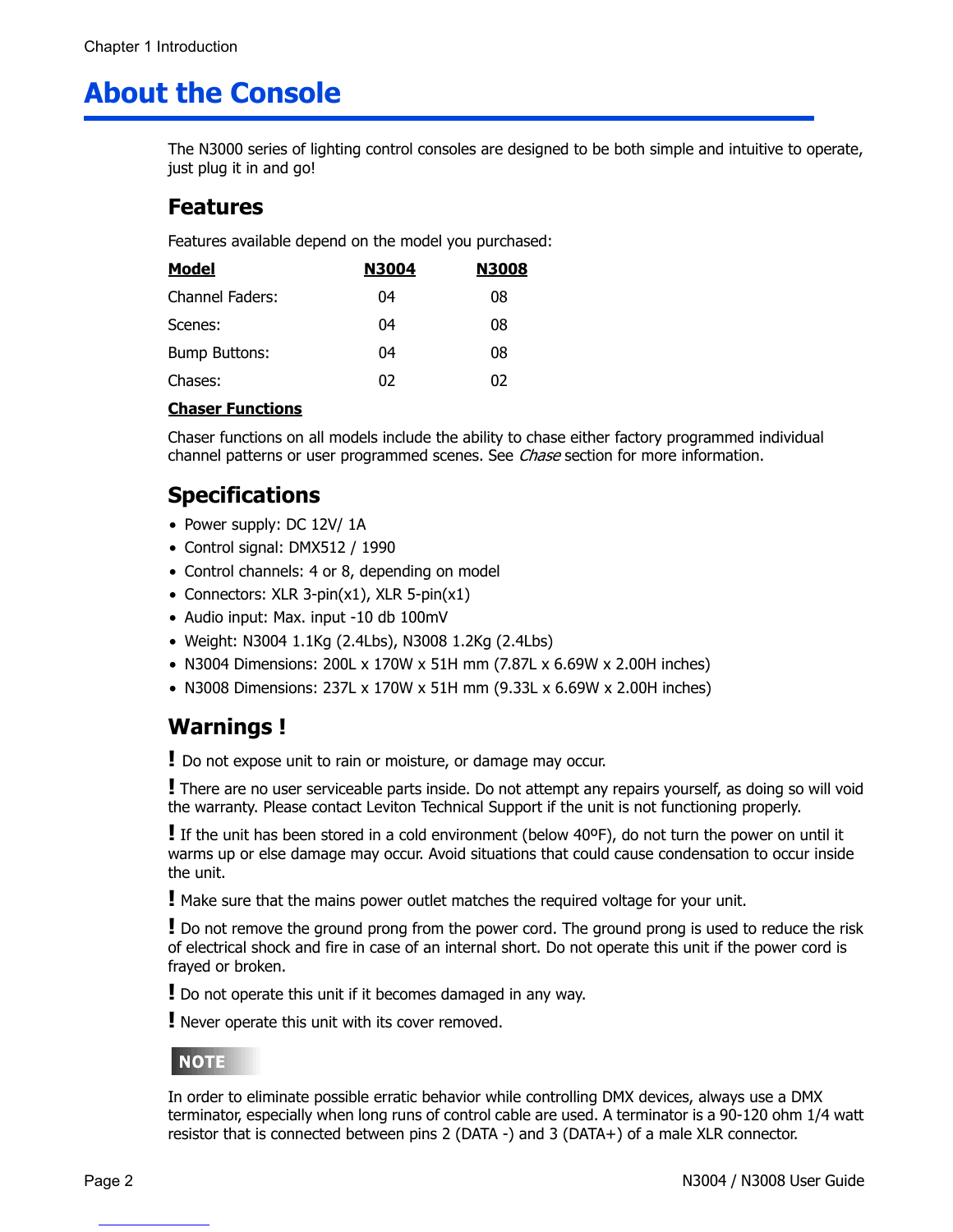## **Console Controls**



| 1  | Master Fader                            |
|----|-----------------------------------------|
| 2  | Master Bump Button                      |
| 3  | Chase / Audio Speed Control             |
| 4  | <b>Black Out Button</b>                 |
| 5  | Scene / Channel Mode Button             |
| 6  | Chase 1 Button                          |
| 7  | Chase 2 Button                          |
| 8  | Memory Program / Chase Direction Button |
| 9  | Channel / Scene Level LED               |
| 10 | Channel / Scene Faders                  |
| 11 | Channel / Scene Bump Buttons            |
|    |                                         |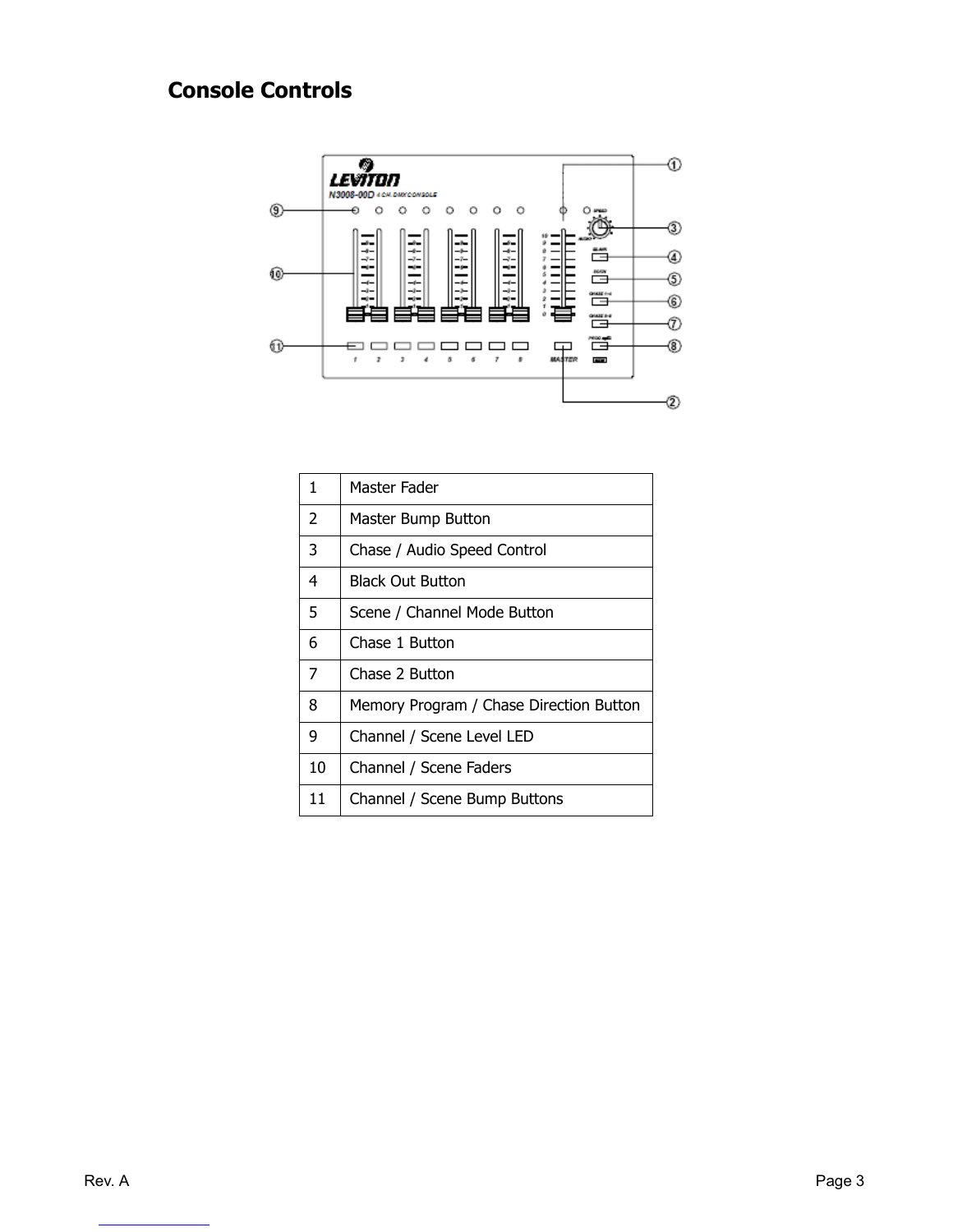## **Rear Panel**



## **Audio Sensitivity Control**

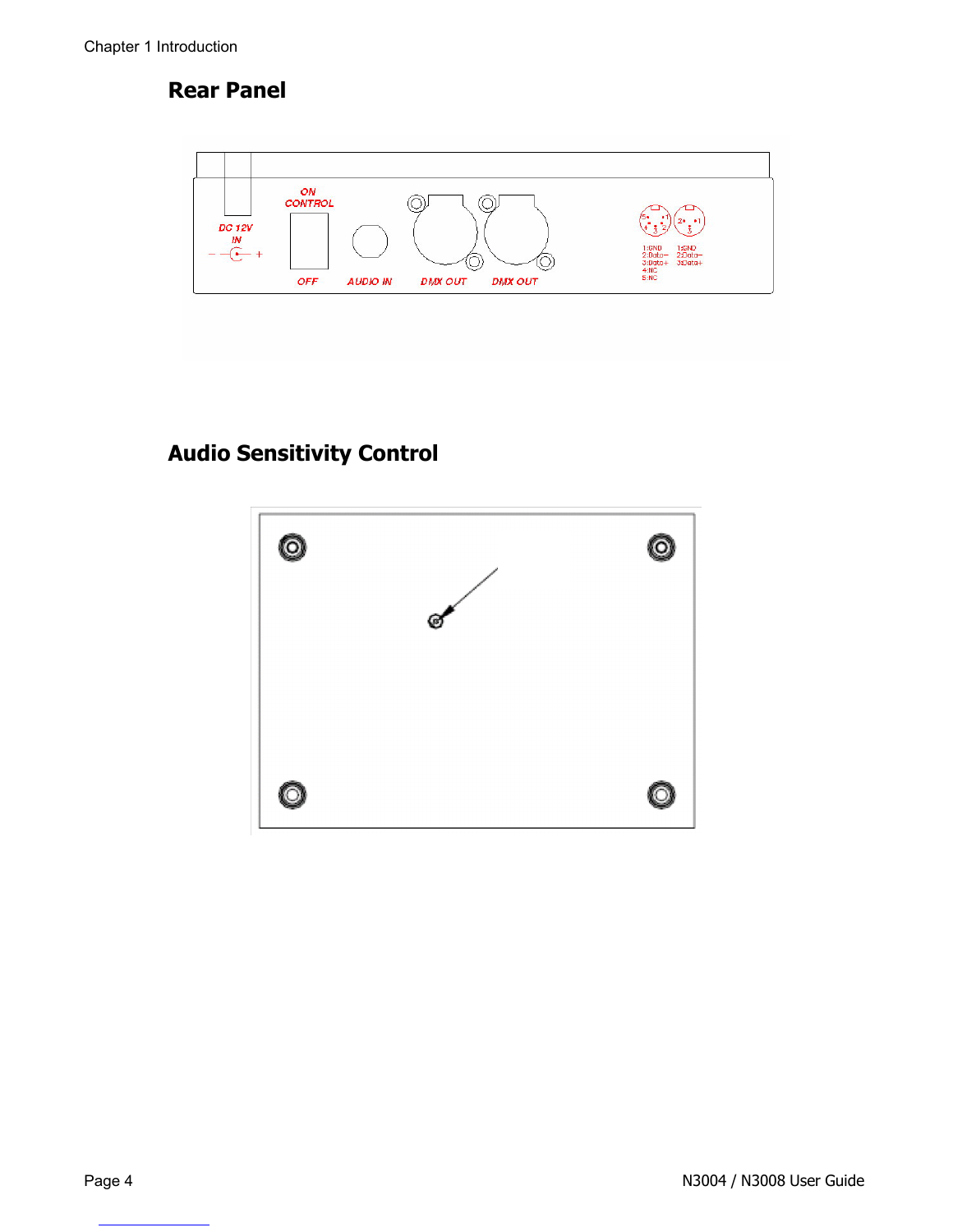## **Using this Guide**

For example:

## **Text Conventions**

Fader and Button control names are shown in **bolded letters** and appear inside brackets **[ ]**.

| The Chase 2 button appears as: | [Chase 2] |
|--------------------------------|-----------|
| Fader 1 appears as:            | Fader [1] |
| <b>UVE CARDILIPIC.</b>         |           |

## **Terminology Definitions**

**Channels**: Channels are the most basic unit of control and are used for setting lights to various intensity levels. A channel is represented by a single fader or bump button on a control console.

**Scene**: A Scene is a recorded lighting look that is comprised of individual channel levels. It is recalled by raising one of the faders or pressing a bump button.

**Chase:** A Chase is a series of individual channel levels or pre-programmed scenes which is played back in a continuous loop.

**Master Fader:** The master fader is used to proportionally control the output of all the console channels.

**Dimmer Protocol:** There are different types of dimmer control signals, also known as dimmer protocols. The current standard for dimmer protocols is known as DMX 512. The amount of dimmers available for control depends on your model. For example, with the N3008 model, you can control up to eight DMX dimmers.

## **Contacting Technical Support**

If you cannot find answers in the user guide, please contact Technical Support at www.lms.leviton.com and we will be glad to answer your questions. You may also call us during regular business hours at 1-800-959-6004. Please have the console model number and serial number as found on the back panel of the console available when you call.

Contact Information

Leviton Lighting Management Systems Division 20497 SW Teton, Tualatin, OR 97062

Mailing Address: PO Box 2210 Tualatin, OR 97062

Customer Service: (800) 736-6682 Technical Support: (800) 959-6004 Fax: (503) 404-5601 Internet: www.lms.leviton.com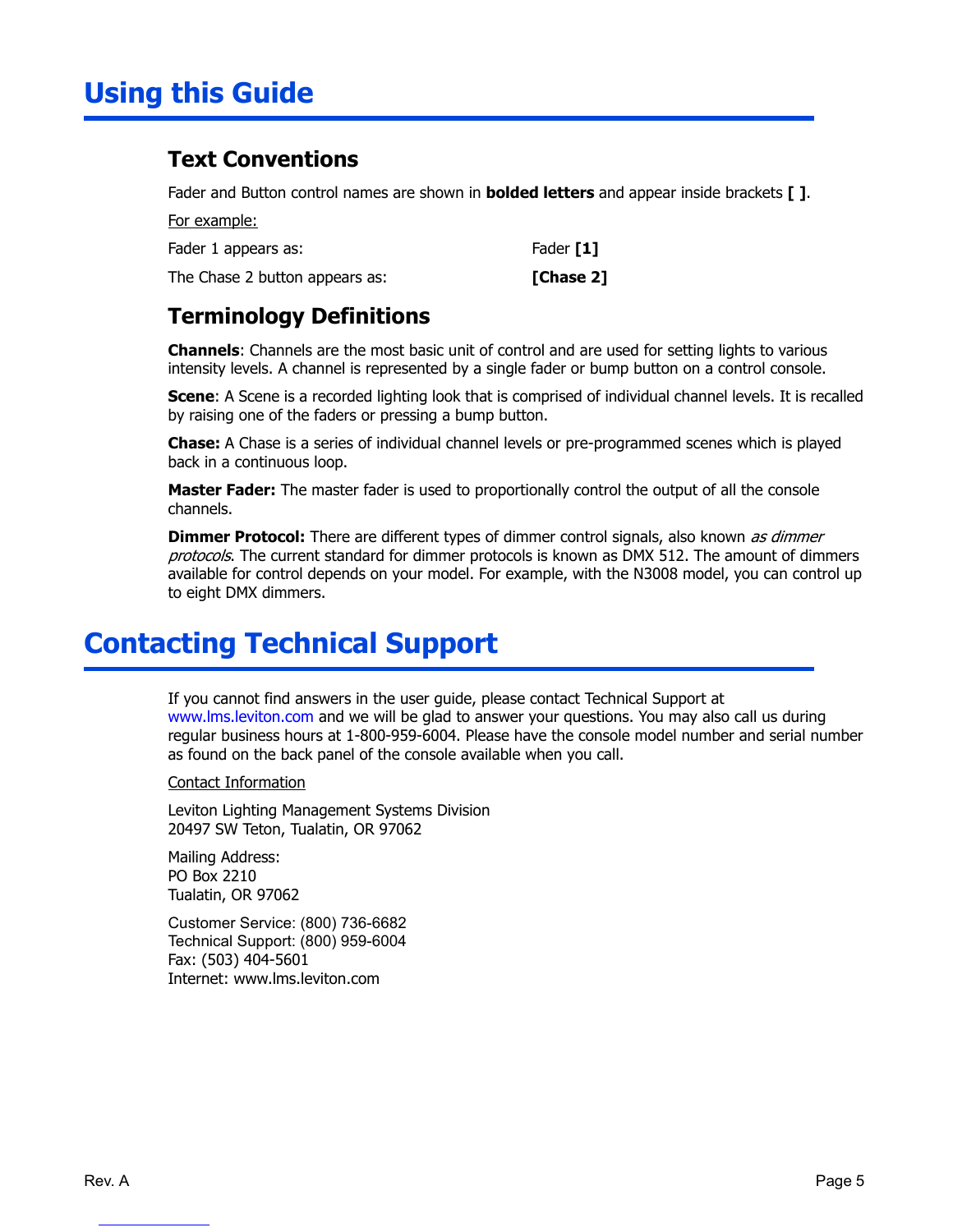Chapter 1 Introduction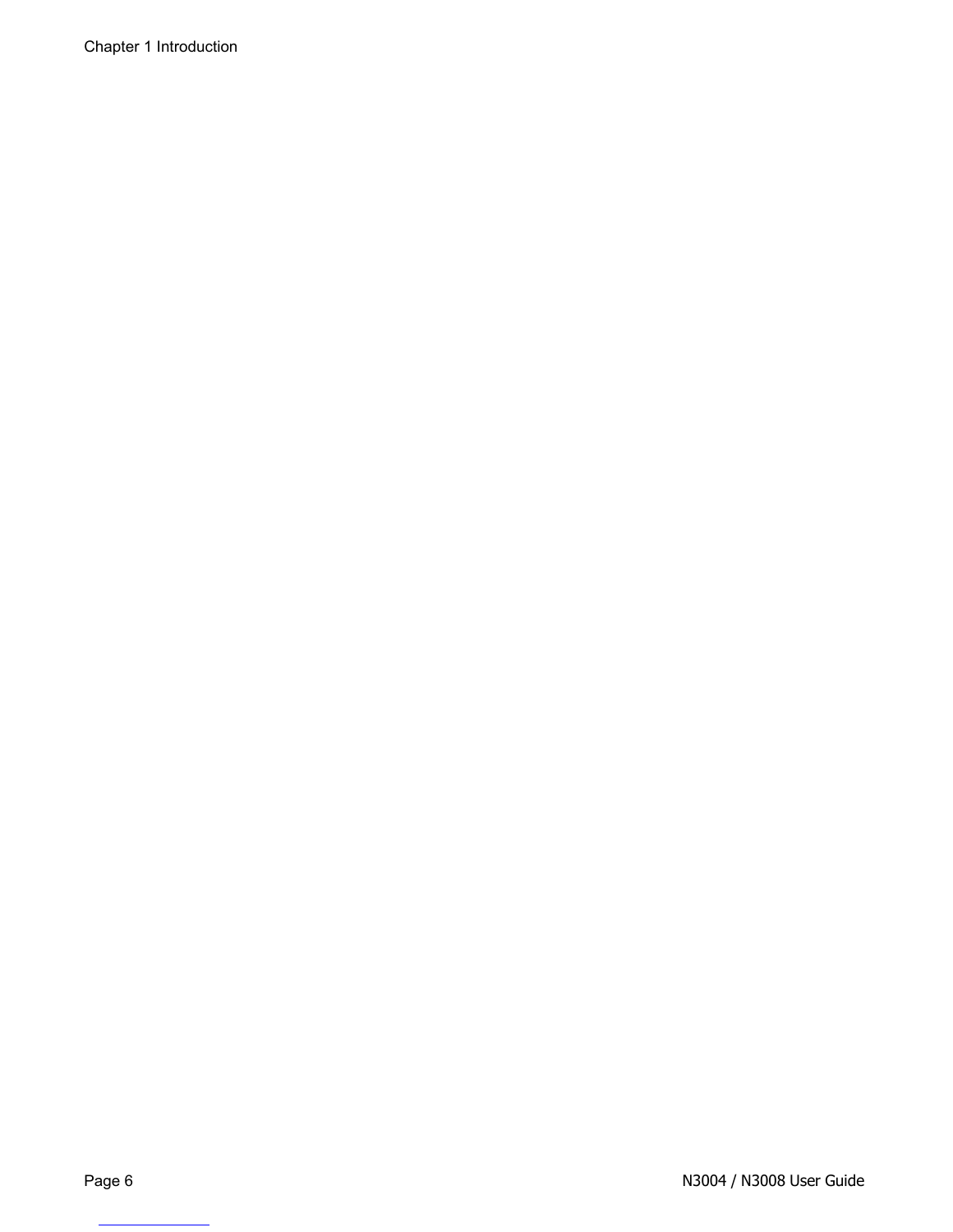# **Chapter 2 Operation**

The following sections are covered in this chapter:

- **•** Setting Channel Levels
	- **•** Master Fader
	- **•** Master Bump Button
	- **•** Channel Faders
	- **•** Channel Bump Buttons
- **•** Scenes
	- **•** Recording Scenes
	- **•** Recalling Scenes
	- **•** Scene Bump Buttons
- **•** Chases
	- **•** Channel Chase
	- **•** Scenes Chase
	- **•** Audio Chase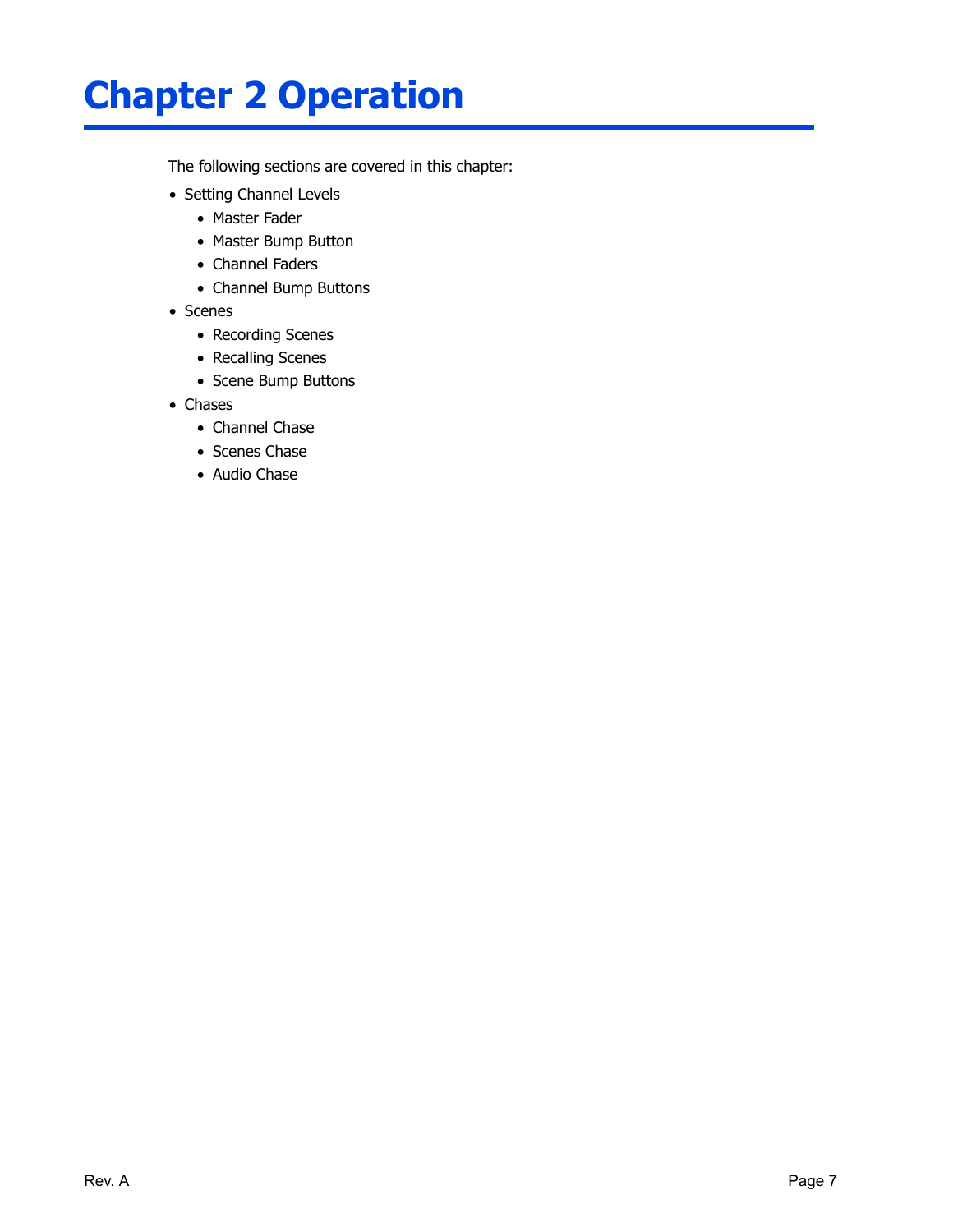## **Setting Channel Levels**

## **Master Fader**

The Master Fader is used to proportionally control the output of all the console channels. For example, if the level of channel 1 is at 80% and the master is set at 50%, the actual output of channel 1 will be 40%. A Master Fader LED is located directly above the fader to give the user intensity feedback.

## **Master Bump Button**

When pressed, the Master Bump button, located directly below the Master Fader, will bring all fader levels being output to full intensity.

## **Channel Faders**

Individual channel levels are adjusted directly with the channel faders. To give the user channel intensity feedback, channel intensity LED's are provided above the faders.

See the following example to use channel faders to set levels:

### Procedure: Notes: Notes: Notes: Notes: Notes: Notes: Notes: Notes: Notes: Notes: Notes: Notes: Notes: Notes: Notes: Notes: Notes: Notes: Notes: Notes: Notes: Notes: Notes: Notes: Notes: Notes: Notes: Notes: Notes: Notes: N

- 1. Press **[SC/CH]** until LED is Off
- 2. Raise the Master Fader to 100% (full)
- 3. Raise Faders **[1]** thru **[4]** to 100% (full)
- 

4. Lower the Master to 50%. Channel levels are proportionally lowered to 50 (50% of 100 = 50)

### **NOTE**

The **[SC/CH]** button LED must be Off to adjust individual channels.

## **Channel Bump Buttons**

When the **[SC/CH]** LED is Off, the bump buttons located below each fader allow individual channels to change instantly to full intensity.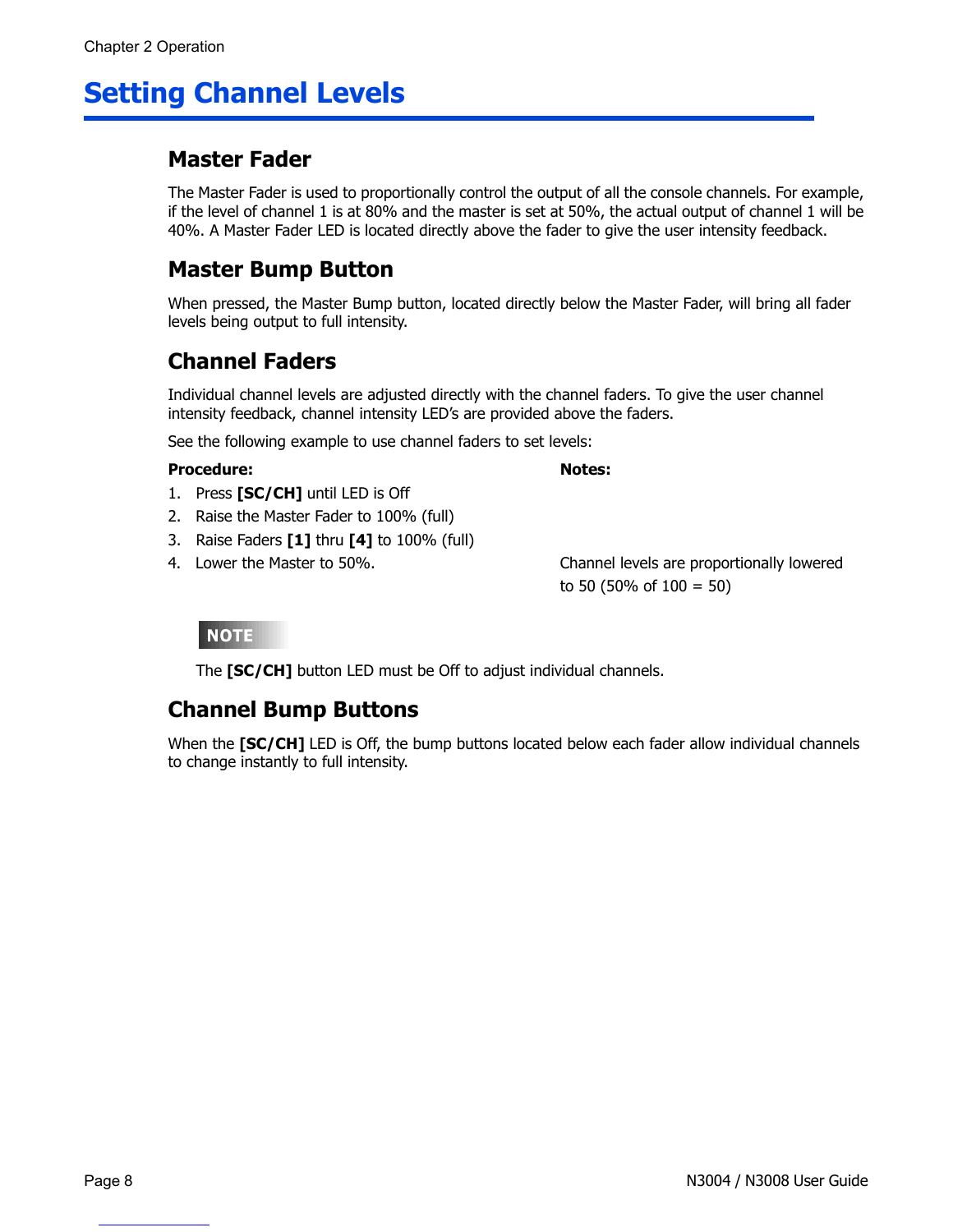## **Scenes**

Depending on the model, up to 8 scenes may be recorded for playback. Once channel levels are recorded, the scene can be recalled by either raising the scene's fader or pressing the corresponding bump button.

## **Recording Scenes**

The following example shows how to record channels into a simple scene:

### Procedure: Notes: Notes: Notes: Notes: Notes: Notes: Notes: Notes: Notes: Notes: Notes: Notes: Notes: Notes: Notes: Notes: Notes: Notes: Notes: Notes: Notes: Notes: Notes: Notes: Notes: Notes: Notes: Notes: Notes: Notes: N

- 1. Press **[SC/CH]** until LED is Off
- 2. Raise Master Fader to 100% (full)
- 3. Raise Faders **[1]** thru **[4]** to 100% (full)
- 4. Press and Hold **[PROG] [PROG]** LED turns On
- 
- 6. Release **[PROG]** and Bump Button **[1]**

5. Press Bump Button **[1] [PROG]** LED turns Off, Scene 1 is recorded

### **NOTE**

Make sure to Press and Hold the **[PROG]** button while recording scenes.

## **Recalling Scenes**

To recall the recorded scene in the example above, see the following:

### Procedure: Notes: Notes: Notes: Notes: Notes: Notes: Notes: Notes: Notes: Notes: Notes: Notes: Notes: Notes: Notes: Notes: Notes: Notes: Notes: Notes: Notes: Notes: Notes: Notes: Notes: Notes: Notes: Notes: Notes: Notes: N

- 1. Press **[SC/CH]** until LED is On
- 2. Raise Master Fader to 100% (full)
- 
- 4. Lower Fader **[1]** to 0%
- 

### **NOTE**

The **[SC/CH]** button LED must be On to recall scenes.

## **Scene Bump Buttons**

When the **[SC/CH]** LED is On, the bump buttons located below each fader allow the recorded scene to change quickly to full intensity.

3. Raise Fader **[1]** to 100% (full) LED's of Channels recorded in Scene 1 light

5. Press Bump Button **[1]** LED's of Channels recorded in Scene 1 light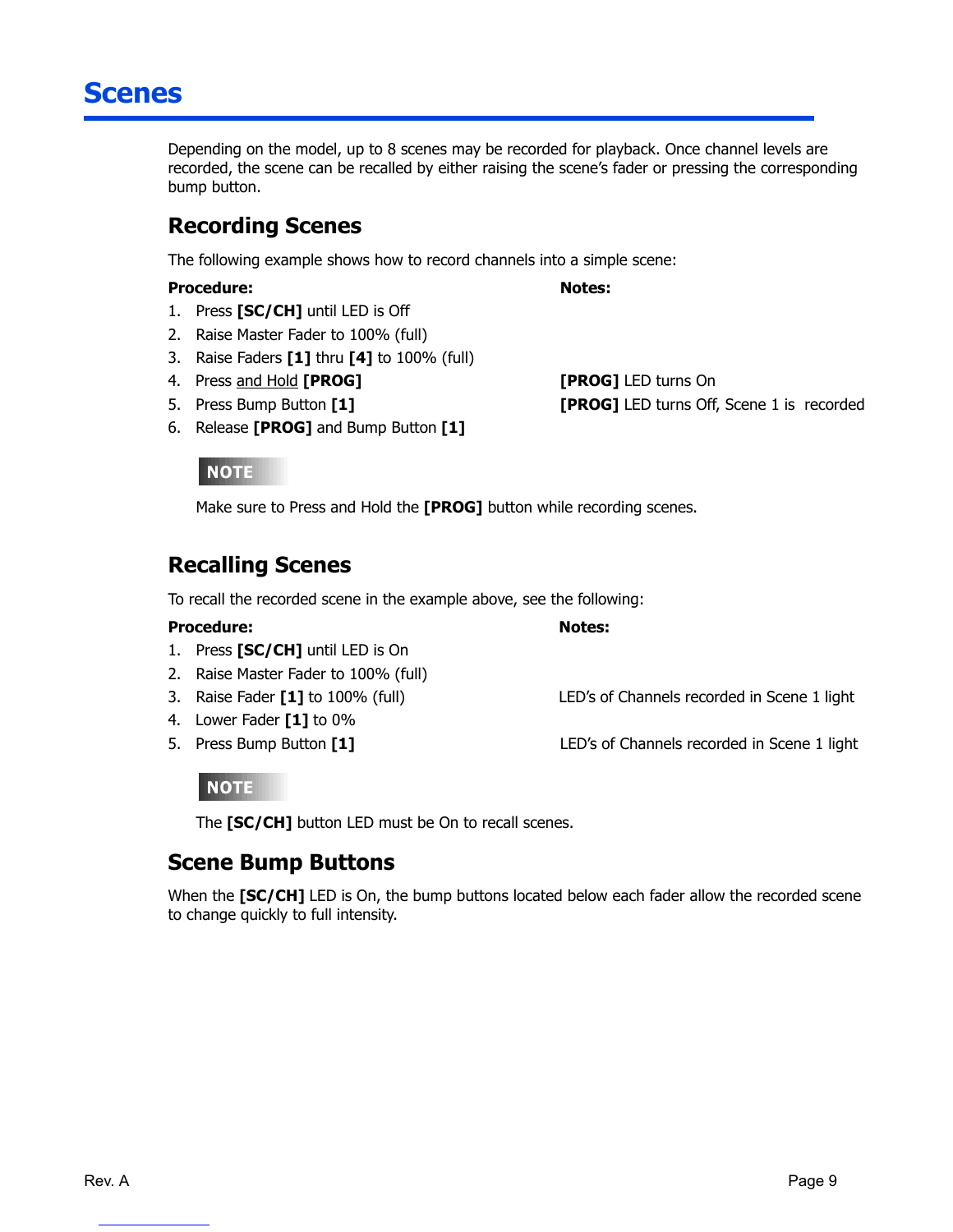## **Chases**

As mentioned earlier, a Chase is a series of factory programmed individual channel patterns or user recorded scenes that can be played back in a continuous loop. The **[SPEED]** control adjusts the step rate of the chase which is indicated by an LED that will flash whenever the chase is activated. The direction of the chase can be reversed by pressing the **[PROG]** button. To black out the chase sequence, press the **[BLACK]** button. The chase rate can also be triggered by an audio input as explained further below in the Audio Chase section.

## **Channel Chase**

Channel Chase 1 is factory programmed to activate channels 1-4 as indicated in the figure below:

| CH.               |  | 4 | D | 6 | 8 |
|-------------------|--|---|---|---|---|
| STEP <sub>1</sub> |  |   |   |   |   |
| STEP <sub>2</sub> |  |   |   |   |   |
| STEP <sub>3</sub> |  |   |   |   |   |
| STEP <sub>4</sub> |  |   |   |   |   |

Channel Chase 2 is factory programmed to activate channels 5-8 as indicated in the figure below:

| CH.               |  |  | כ | 6 | 8 |
|-------------------|--|--|---|---|---|
| STEP <sub>1</sub> |  |  |   |   |   |
| STEP <sub>2</sub> |  |  |   |   |   |
| STEP <sub>3</sub> |  |  |   |   |   |
| STEP <sub>4</sub> |  |  |   |   |   |

To initiate a channel chase, follow the example below:

### Procedure: Notes: Notes: Notes: Notes: Notes: Notes: Notes: Notes: Notes: Notes: Notes: Notes: Notes: Notes: Notes: Notes: Notes: Notes: Notes: Notes: Notes: Notes: Notes: Notes: Notes: Notes: Notes: Notes: Notes: Notes: N

- 1. Press **[SC/CH]** until LED is Off
- 2. Raise Master Fader to 100% (full)
- 3. Press **[CHASE 1]**
- 4. Adjust **[SPEED]** control to set rate LED's 1-4 flash
- 5. Press **[PROG]** to reverse direction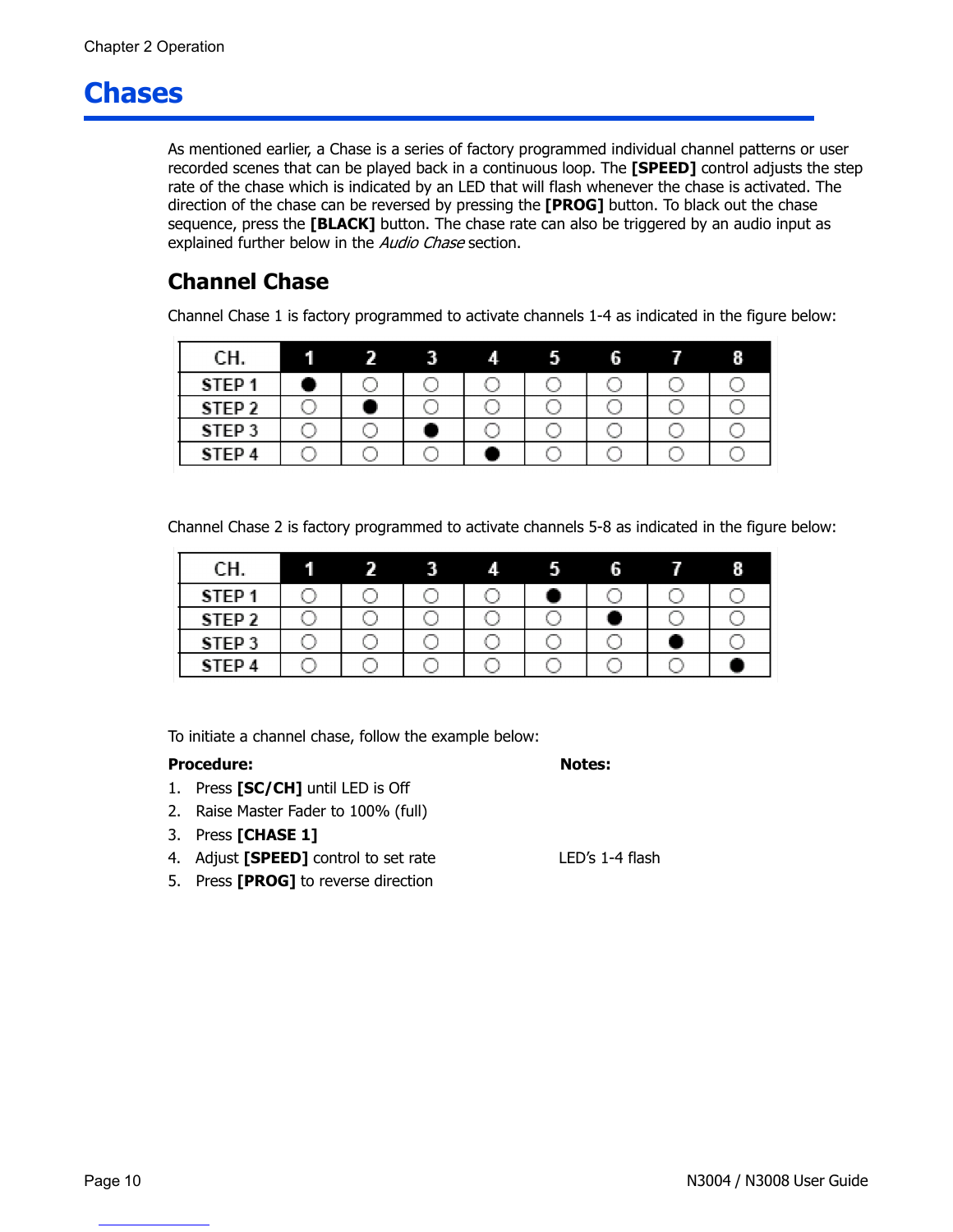## **Scene Chase**

To initiate a scene chase, record scenes 1-4 as shown in the above Recording Scenes section, then follow the example below:

### Procedure: Notes:

- 1. Press **[SC/CH]** until LED is On
- 2. Raise Master Fader to 100% (full)
- 3. Raise Faders 1-4 to 100% (full)
- 4. Press **[CHASE 1]**
- 5. Adjust **[SPEED]** control to set rate Scene 1-4 LED's flash
- 6. Press **[PROG]** to reverse direction

## **NOTE**

Chase 1 will activate Scenes 1-4, Chase 2 will activate scenes 5-8.

## **Audio Chase**

A channel or scene chase can also be triggered by an audio input (Max. input -10 db 100mV). Adjustment of the audio signal is via the Audio Sensitivity control located on the underside of the console.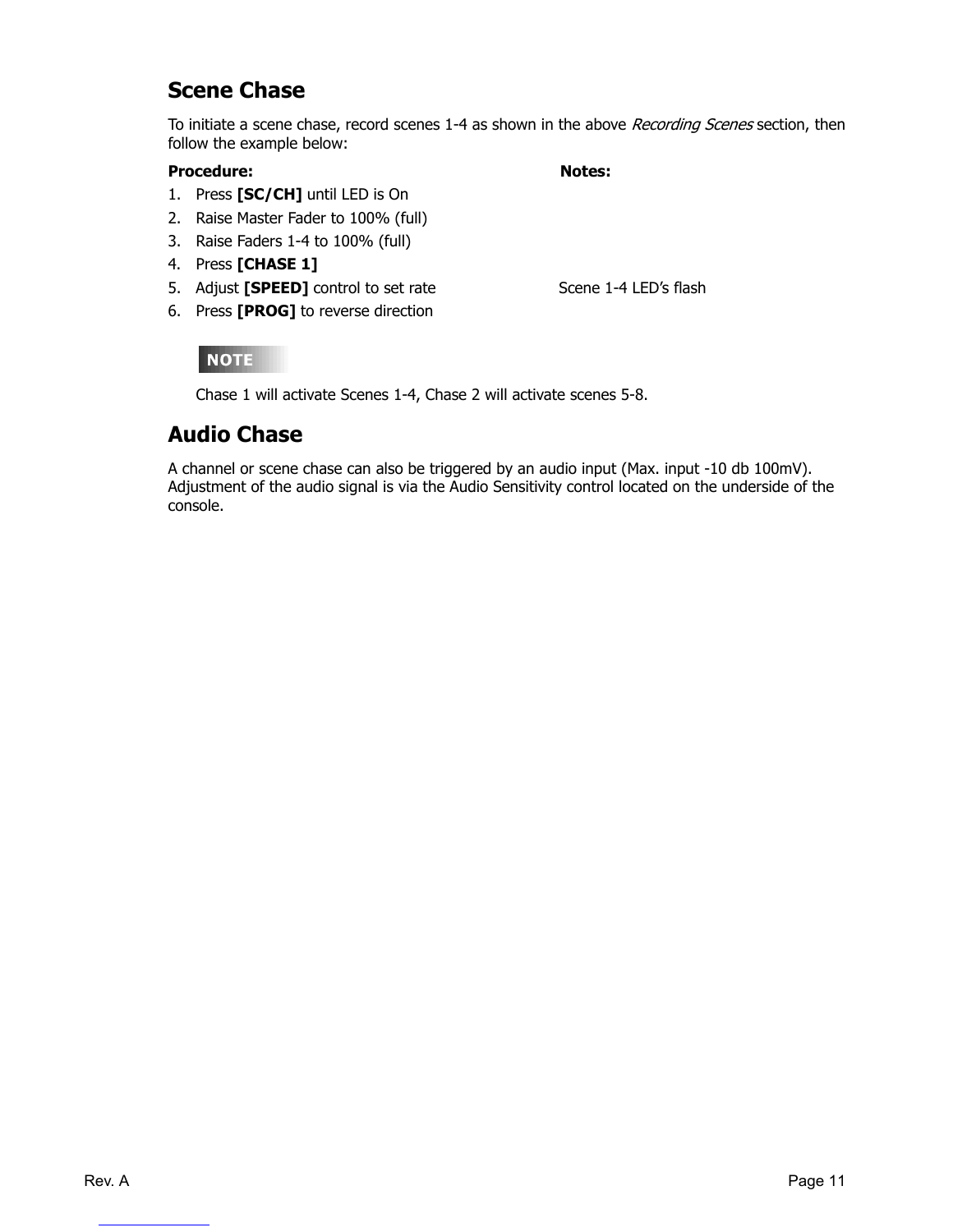Chapter 2 Operation